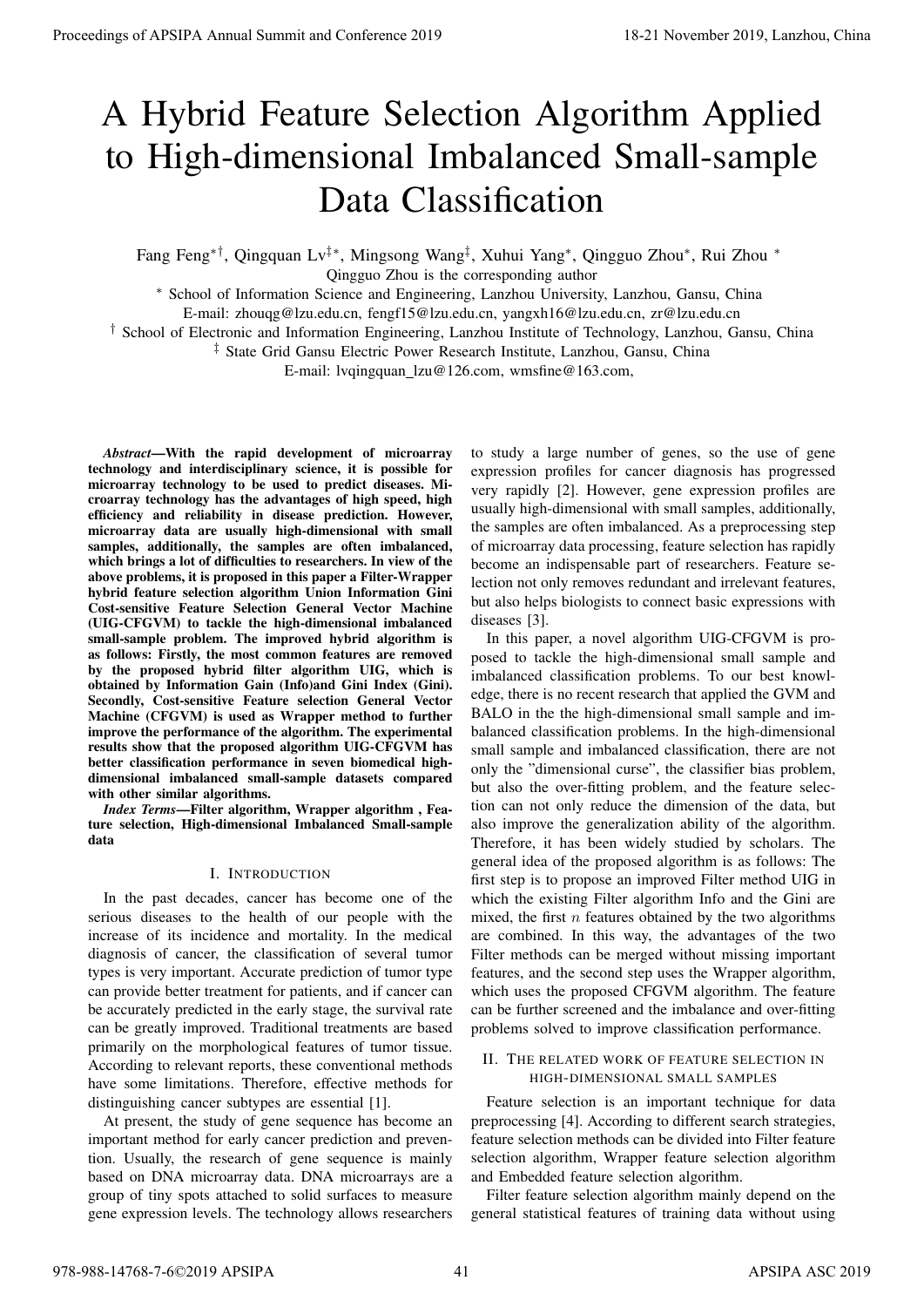any learning algorithm. Hoque et al. [5] compute feature class fuzzy mutual information based on fuzzy mutual information, realize feature selection of FMIFS-ND, and select the feature with the highest mutual information. Raza et al. [6] proposed a new concept of "enhanced dependency class". IDC can replace dependency measurement and improve classification performance by reducing execution time and runtime memory. Guo et al. [7] proposed a regularized logistic regression (RLR) with support vector machine as the selection mechanism. This algorithm provides a global optimal solution with linear complexity and is superior to other feature selection algorithms.

Wrapper feature selection algorithm uses evolutionary strategy to guide search. At present, the related Wrapper algorithms include particle swarm optimization (PSO) [8], artificial bee colony algorithm [9], ADSRPCL-SVM, Ant Colony Optimization Algorithm (ACO) [10], genetic algorithm based SVM algorithm [11] and gene programming algorithm [12]. Sharma et al. [13] implements the continuous feature selection (SFS) method, which allows the size of features less than 10 to be processed at a time, and the level assigned by the features to be increased. At each stage, a feature is deleted until the stop condition is reached. Kang et al. [14] achieves global optimization by combining random forward search to select relevant features. It also uses other sequential selection techniques, such as sequential forward selection (SFS) and sequential backward elimination (SBE), until the final model is built. Separate use of SFS and SBS is vulnerable to nesting benefits [15]. In SBS, once a feature is ignored, it can not be re-selected; in SFS, once a feature is selected, it can not be deleted later. In order to mitigate these effects, some literatures use Sequential Floating Forward Selection (SFFS) and its improved extended algorithm [16, 17] to improve the quality of selected features. Proceeding of APSIPA Annual Summit at China 2019 18.<br>
The state of the star interaction of the star interaction of the star interaction of the star interaction of the star interaction of the star interaction of the star i

Embedded feature selection algorithm, the process of learning classifier and feature selection are carried out simultaneously. For example, random forest [18] based on genome data analysis, convergent random forest [19] for drug response, and artificial neural network algorithm [20] for improving preconditional microRNA classification. Zhu et al. proposed a feature selection criterion based on the detailed analysis of multi-criteria linear programming (MCLP) classification algorithm, and designed an embedded candidate feature selection program for MCLP [21]. Mishra et al. proposed a strategic gene selection algorithm, SVM-BT-RFE, which is a variant of SVM-RFE and SVM-T-test. The algorithm takes into account the results of statistical Bayesian T-test and generalized T-test tests, and combines it with the weight vector to get a new ranking score. However, the algorithm is time-consuming [22].

#### III. PROPOSED ALGORITHM

#### *A. Relevant filter feature selection algorithm*

*1) Information gain:* Information gain is a measure of the dependence between features and class labels. Information gain is also one of the most popular Filter feature selection methods [23], due to its high computational efficiency and ease of interpretability. For each feature, the importance of the feature is measured primarily by

how much information about the class is obtained from the feature. When selecting the optimal feature subset, we usually choose features that bring more information about the class. The degree of feature usefulness depends on the degree of entropy reduction of the class [24] when the corresponding feature is considered separately. The information gain (IG) of the feature *X* and the class *Y* is defined as:

$$
IG(X, Y) = H(X) - H(X|Y)
$$
\n<sup>(1)</sup>

Entropy is a measure of the uncertainty associated with a random variable. The information entropy  $H(X)$  of the random variable *X* is defined as:

$$
H(X) = -\sum_{i} P(x_i) * \log_2 P(x_i)
$$
 (2)

Where  $x_i$  represents a specific value of the random variable *X*, and  $P(x_i)$  represents the probability that the variable X takes the value *x<sup>i</sup>* .

The maximum value of the information gain is 1, and the higher the information gain value, the better the feature is. Generally, when the optimal subset is selected, the feature of the previous *k* information gain value is selected. In the classification problem, the random variable *X* represents the feature, and the random variable *Y* usually represents the class label.

*2) Gini index:* Gini index is a method to measure the ability of feature classification. Given the category *C*, the Gini index of characteristic *f* is defined as:

$$
GiniIndex(f) = 1 - \sum_{i=1}^{C} [p(i|f)]^2
$$
 (3)

For binary classification, the maximum Gini index is 0.5. The smaller the Gini index is, the better the feature is. Generally, when selecting the optimal subset, the top *k* features with the highest Gini indices are selected.

#### *B. Wrapper feature selection algorithm CFGVM*

The main idea of CFGVM is as follow: general vector machine (GVM) [25, 26, 27] is improved by binary ant lion optimizer (BALO) [28] to assign different weights to different class to proposed CGVM algorithm, then BALO is used as feature selection to choose the optimal features.

#### *C. Proposed algorithm*

The advantages of Filter algorithm are fast, scalable and independent of the classification algorithm. The disadvantage is that the classification *accuracy* may not be very high [29]. The advantage of Wrapper algorithm is that the search process of feature subset and the process of model selection are interactive, and the dependency of feature is taken into account [30]. But its disadvantage is that it has high computational cost when constructing classifier. Because the Filter and Wrapper algorithm has their own advantages and disadvantages, we propose a hybrid Filter-Wrapper algorithm for high-dimensional small samples, which can eliminate most of the redundant and irrelevant features through filter algorithm, reduce the number of feature subsets on a large scale, and then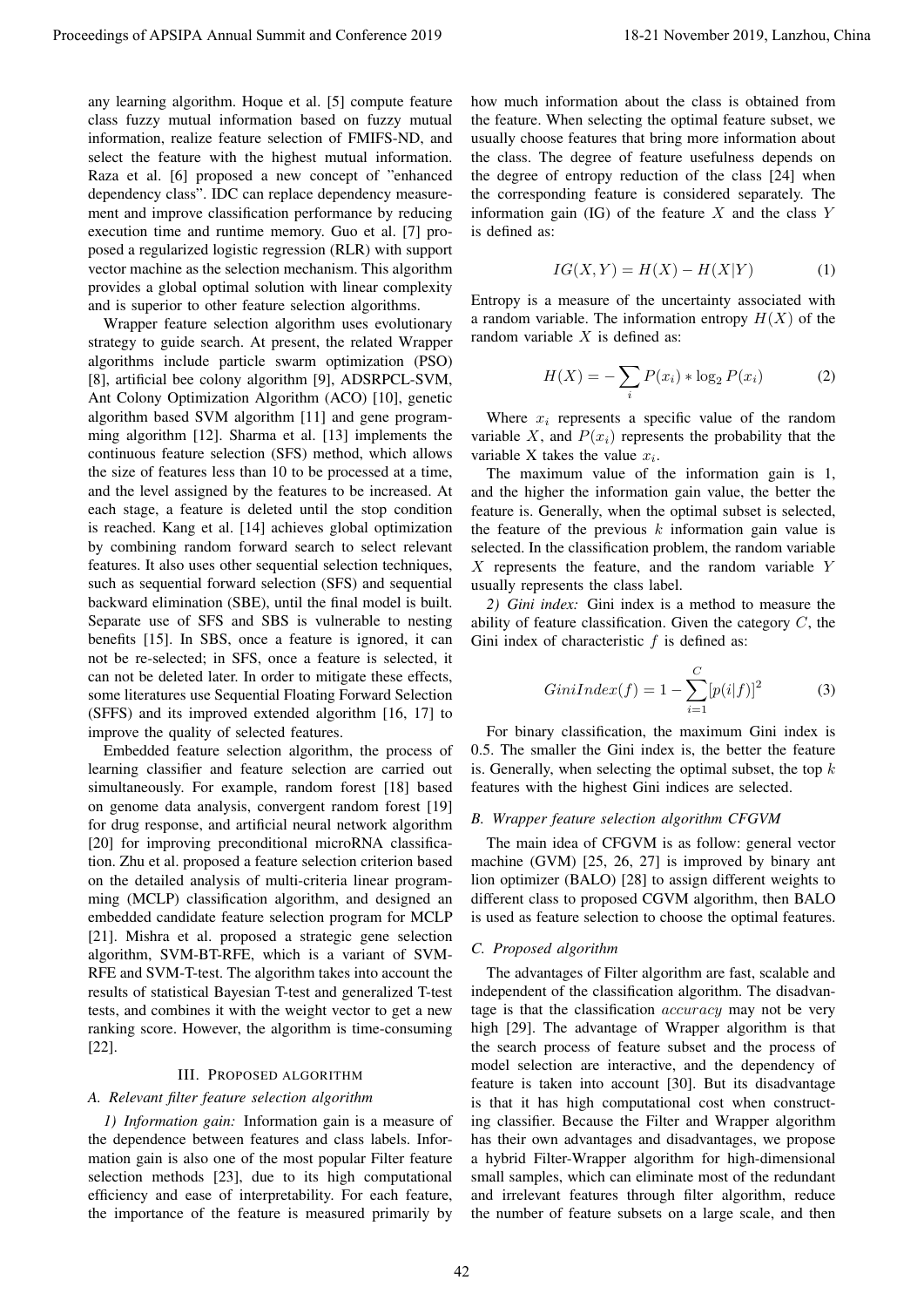select the optimal feature subset through Wrapper algorithm to further improve the classification performance. In the Filter algorithm, we use the hybrid filter algorithm, mainly by combining the first *n* features of different filter algorithms to select better features. Wrapper algorithm chooses the algorithm CFGVM. The algorithm of UIG-CFGVM is: firstly, the top *n* features with the highest information gain indices and the top *n* features with the highest Gini indices selected by Filter, then the top *n* features of the two methods are combined to get the UIG algorithm, Furthermore, BALO algorithm improves GVM algorithm to select the optimal cost weights, and then BALO algorithm chooses the optimal features. The value of *n* is obtained by the experiment. The top *m* features are the union of the top *n* features obtained by the Info and the top *n* features obtained by the Gini.The proposed hybrid Filter-Wrapper algorithm 1 is as follows: Proceedings of APSIPA Annual Summit and Conference 2019<br>
Which the relation of the first of the state of the state of the state of the state of the state of the state of the state of the state of the state of the state of

# Algorithm 1 Hybrid Filter-Wrapper algorithm

input: *n* Number of features selected by a single Filter method; *m* Number of features of the data subset

output: *featuresub* Optimal feature subset

- 1: Sort all features by the Info, select the top *n* features
- 2: Sort all features using the Gini method, select the top *n* features
- 3: The top *m* features are the union of the top *n* features obtained by the Info and the top *n* features obtained by the Gini
- 4: Select a subset of data based on the top *m* features
- 5: Execute Wrapper algorithm on data subset, the CFGVM is used as Wrapper algorithm
- 6: Get the best feature subset *featuresub*

#### IV. EXPERIMENTAL RESULTS AND ANALYSIS

# *A. Datasets and experimental environment*

To validate the performance of the proposed algorithm, seven biomedical high-dimensional imbalanced small sample datasets are used in the experiments performed. *ALLAML*, *GLI* 85 and *Leukemia* from the scikitfeature selection repository database [31], *DCBCL* from the Gene Expression Model Selector database [32]. *Leu*, *MLL* and *SRBCT* datasets from literature [33]. Apart from SRBCT, other six datasets are two-class datasets. There are four categories in *SRBCT* dataset which is convered into two categories. The names of the four categories are Burkitt's lymphom, rhabdomyosarcoma, the Ewing family of tumors and neuroblastoma. When converted to binary classification, Burkitt lymphoma is considered as one category and the other three categories as another. Table I shows the detailed information of the datasets. The final result is the average results of 20 times.

#### *B. Evaluation metric and function*

To compare the performance of different algorithms, we use the following evaluation indicators: *Accuracy*, *T rue positive rate* (*T P R*), *F alse positive rate* (*F P R*), *Area Under Curve* (*AUC*), *F*-*measure* and *G*-*mean*,  $f_n$ .  $f_n$  represents the number of the selected feature. The corresponding formulas are as follows:

$$
Accuracy = \frac{TP + TN}{TP + FP + TN + FN}
$$
 (4)

$$
TPR = \frac{TP}{TP + FN} \tag{5}
$$

$$
FPR = \frac{FP}{TN + FP} \tag{6}
$$

$$
Precision = \frac{TP}{TP + FP}
$$
\n(7)

$$
Recall = TPR = \frac{TP}{TP + FN}
$$
 (8)

$$
F-measure = \frac{2 * Recall * Precision}{Recall + Precision}
$$
 (9)

$$
G\text{-}mean = \sqrt{\frac{TP}{TP + TN} * \frac{TN}{TN + FP}}
$$
(10)

Where *T rue positive* (*T P*) and *T rue negative* (*T N*) represent the number of majority and minority class samples correctly classied, respectively. *F alse positive* (*F P*) and *F alse negative* (*F N*) represent the number of majority and minority class samples mistakenly clssified, respectively. *TPR* is the value of predicted minority class classified corretly. *F P R* is the value of predicted majority class mistakenly classified as minority class. *F*-*measure* is weighted harmonic mean of *Precision* and *Recall*. *Accuracy* is the ratio of the number of correctly predicted samples to the number of all the predicted samples. *Gmean* is a comprehensive indicator. AUC stands for the area under the ROC curve. Higher value of *Accuracy*, *T P R* , *AUC*, *F*-*measure*, indicate the better result, while smaller value of *FPR* indicates the better result.

# *C. Comparision of NBG algorithm and its similar algorithm*

To better verify the performance of the proposed hybrid algorithm, this paper mainly compares with similar algorithms shown in table II. 20 features are selected after the Info and Gini algorithms, while the UIG is used to carry out the union operation by retaining 10 features with the Info and 10 features with the Gini. The complete dataset is split as: 80% of the data set is used for training and 20% for testing by random stratified sampling. In the Info-CFGVM, Gini-CFGVM and UIG-CFGVM, the scale of BALO is set to 15, and the number of iterations is set to 15. Because the number of features is an integer, we take the number of features  $f_n$  as an upward integer when they are used to count the number of features.

Table III shows the experimental results of various comparison algorithms. The best results for each indicator are expressed in bold black. Specific analysis as follows:

(1) Consider the results of different algorithms under the same Filter algorithm. When the Filter is Info, Info-CFGVM relative to the Info-GVM in seven data sets in terms of *Accuracy*, *T P R*, *F P R*, *AUC*, *G*-*mean*, *F*-*measure* results are better. when the Filter is Gini, Gini-CFGVM relative to Gini-GVM in seven data sets on five classification indexes are better. When the UIG is used by Filter, the UIG-CFGVM and UIG-GVM on *DCBCL*, *GLI* 85, *Leu* with respect to *Accuracy*, *T P R*,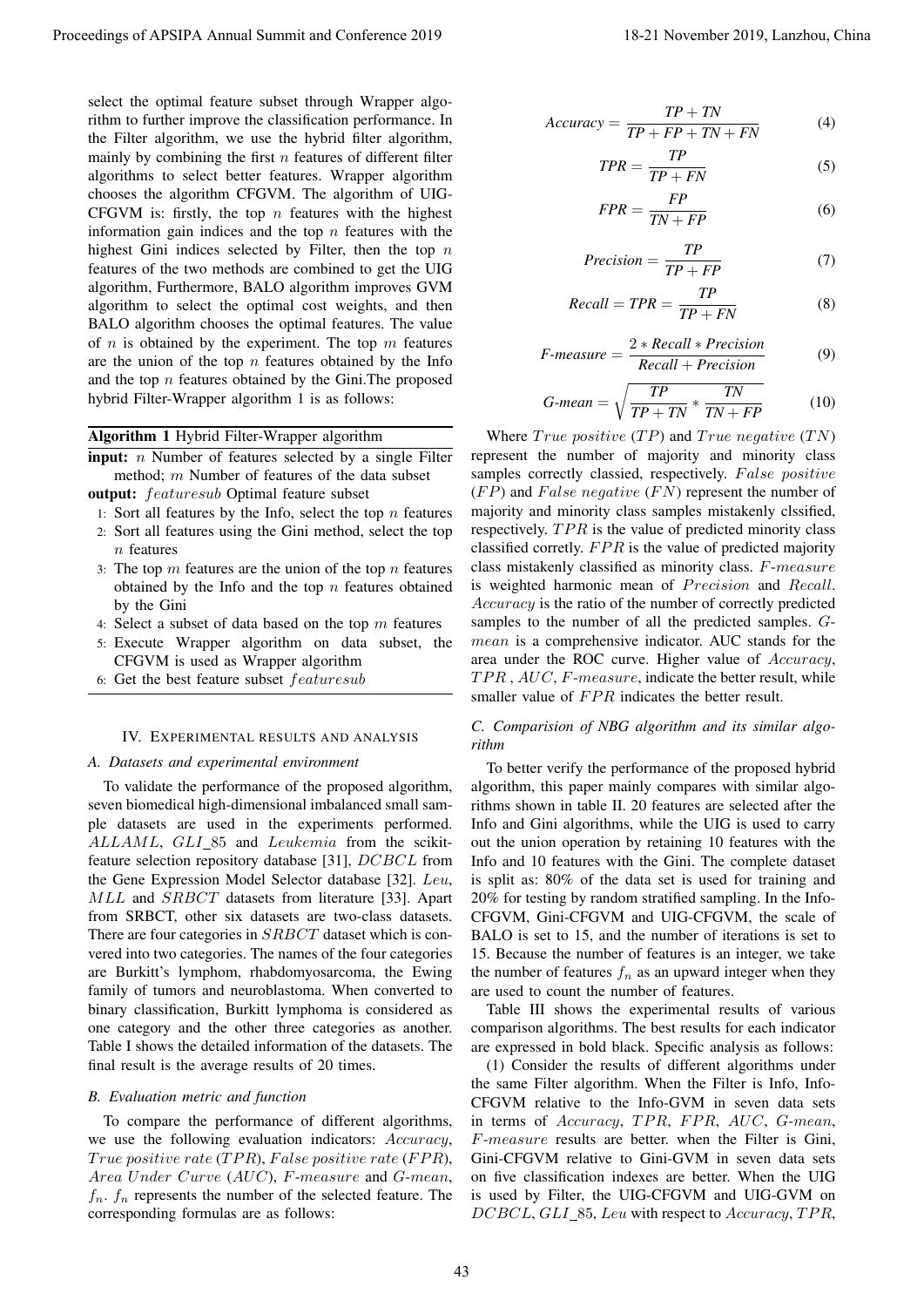TABLE I DATA DESCRIPTIONS USED IN THE EXPERIMENT

| Name          | Number of fea-<br>tures | Sample size | Minority Sample<br>size | Majority Sample<br>size | Imbalance<br>rate(IR) | Source      |
|---------------|-------------------------|-------------|-------------------------|-------------------------|-----------------------|-------------|
| <b>ALLAML</b> | 7129                    | 72          | 25                      | 47                      | 1.88                  | ASU         |
| <b>DLBCL</b>  | 5469                    |             | 19                      | 58                      | 3.052                 | <b>GEMS</b> |
| GIL 85        | 22283                   | 85          | 26                      | 59                      | 2.269                 | ASU         |
| Leu           | 3571                    | 72          | 25                      | 47                      | 1.88                  | <b>NCBI</b> |
| Leukemia      | 7070                    | 72          | 25                      | 47                      | 1.88                  | ASU         |
| MLL           | 5848                    | 72          | 20                      | 52                      | 2.6                   | <b>NCBI</b> |
| <b>SRBCT</b>  | 2308                    | 83          | 11                      |                         | 6.545                 | <b>NCBI</b> |

TABLE II DESCRIPTION OF CONTRAST ALGORITHMS

| Algorithm  | Detailed description                                                      |
|------------|---------------------------------------------------------------------------|
| Info-GVM   | Info is used as filter algorithm, GVM is used as classification algorithm |
| Gini-GVM   | Gini is used as filter algorithm, GVM is used as classification algorithm |
| UIG-GVM    | UIG is used as filter algorithm, GVM is used as classification algorithm  |
| Info-CFGVM | Info is used as filter algorithm, then CFGVM is used as wrapper algorithm |
| Gini-CFGVM | Gini is used as filter algorithm, then CFGVM is used as wrapper algorithm |
| UIG-CFGVM  | UIG is used as filter algorithm, then CFGVM is used as wrapper algorithm  |

|                     |                          |                        |                              | TABLE I<br>DATA DESCRIPTIONS USED IN THE EXPERIMENT                       |                        |                        |                                                                                       |                            |
|---------------------|--------------------------|------------------------|------------------------------|---------------------------------------------------------------------------|------------------------|------------------------|---------------------------------------------------------------------------------------|----------------------------|
| Name                | Number of fea-<br>tures  | Sample size            |                              | Minority Sample<br>size                                                   | size                   | Majority Sample        | Imbalance<br>rate(IR)                                                                 | Source                     |
| ALLAML              | 7129                     | 72                     |                              | 25                                                                        | 47                     |                        | 1.88                                                                                  | <b>ASU</b>                 |
| <b>DLBCL</b>        | 5469                     | 77                     |                              | 19                                                                        | 58                     |                        | 3.052                                                                                 | <b>GEMS</b>                |
| GIL_85<br>Leu       | 22283<br>3571            | 85<br>72               |                              | 26<br>25                                                                  | 59<br>47               |                        | 2.269<br>1.88                                                                         | ASU<br><b>NCBI</b>         |
| Leukemia            | 7070                     | 72                     |                              | 25                                                                        | 47                     |                        | 1.88                                                                                  | ASU                        |
| MLL<br><b>SRBCT</b> | 5848<br>2308             | 72<br>83               |                              | 20<br>11                                                                  | 52<br>72               |                        | 2.6<br>6.545                                                                          | <b>NCBI</b><br><b>NCBI</b> |
|                     |                          |                        |                              | <b>TABLE II</b><br><b>DESCRIPTION OF CONTRAST ALGORITHMS</b>              |                        |                        |                                                                                       |                            |
| Algorithm           |                          |                        | Detailed description         |                                                                           |                        |                        |                                                                                       |                            |
| Info-GVM            |                          |                        |                              | Info is used as filter algorithm, GVM is used as classification algorithm |                        |                        |                                                                                       |                            |
| Gini-GVM            |                          |                        |                              | Gini is used as filter algorithm, GVM is used as classification algorithm |                        |                        |                                                                                       |                            |
| UIG-GVM             |                          |                        |                              | UIG is used as filter algorithm, GVM is used as classification algorithm  |                        |                        |                                                                                       |                            |
| Info-CFGVM          |                          |                        |                              |                                                                           |                        |                        | Info is used as filter algorithm, then CFGVM is used as wrapper algorithm             |                            |
| Gini-CFGVM          |                          |                        |                              |                                                                           |                        |                        | Gini is used as filter algorithm, then CFGVM is used as wrapper algorithm             |                            |
| UIG-CFGVM           |                          |                        |                              |                                                                           |                        |                        | UIG is used as filter algorithm, then CFGVM is used as wrapper algorithm              |                            |
|                     |                          |                        |                              | <b>TABLE III</b>                                                          |                        |                        | EXPERIMENTAL RESULTS OF UIG-CFGVM AND OTHER SIMILAR ALGORITHMS ON THE TESTING DATASET |                            |
| Dataset             | Method                   | Accuracy               | <b>TPR</b>                   | <b>FPR</b>                                                                | <b>AUC</b>             | G-mean                 | F-measure                                                                             | fn                         |
| ALLAML              | Info-GVM                 | 0.9333                 | $\mathbf{1}$                 | 0.1                                                                       | 0.95                   | 0.9487                 | 0.9091                                                                                | 20                         |
|                     | Gini-GVM<br>UIG-GVM      | 0.7333<br>1            | 0.8<br>1                     | 0.3<br>0                                                                  | 0.75<br>1              | 0.7483<br>1            | 0.6667<br>1                                                                           | 20<br>20                   |
|                     | Info-CFGVM               | $\mathbf{1}$           | 1                            | $\bf{0}$                                                                  | 1                      | 1                      | 1                                                                                     | 12                         |
|                     | Gini-CFGVM               | 0.8                    | 1                            | 0.3                                                                       | 0.85                   | 0.8367                 | 0.7692                                                                                | 6                          |
|                     | UIG-CFGVM                | 1                      | 1                            | 0<br>$\bf{0}$                                                             | 1                      | 1<br>0.7071            | 1                                                                                     | 6                          |
| <b>DCBCL</b>        | Info-GVM<br>Gini-GVM     | 0.875<br>0.875         | 0.5<br>0.5                   | $\bf{0}$                                                                  | 0.75<br>0.75           | 0.7071                 | 0.6667<br>0.6667                                                                      | 20<br>20                   |
|                     | UIG-GVM                  | 0.9375                 | 0.75                         | $\bf{0}$                                                                  | 0.875                  | 0.866                  | 0.8571                                                                                | 20                         |
|                     | Info-CFGVM               | $\mathbf{1}$           | $\mathbf{1}$                 | $\bf{0}$                                                                  | 1                      | $\mathbf{1}$           | $\mathbf{1}$                                                                          | 12                         |
|                     | Gini-CFGVM<br>UIG-CFGVM  | 0.875<br>$\mathbf{1}$  | 0.75<br>1                    | 0.0833<br>0                                                               | 0.8333<br>1            | 0.8292<br>1            | 0.75<br>$\mathbf{1}$                                                                  | 12<br>11                   |
| GLI_85              | Info-GVM                 | 0.8889                 | $\mathbf{1}$                 | 0.1667                                                                    | 0.9167                 | 0.9129                 | 0.8571                                                                                | 202                        |
|                     | Gini-GVM                 | 0.7778                 | 0.3333                       | $\bf{0}$                                                                  | 0.6667                 | 0.5774                 | 0.5                                                                                   | 20                         |
|                     | UIG-GVM                  | 0.9444                 | 1                            | 0.0833                                                                    | 0.9583                 | 0.9574                 | 0.9231                                                                                | 20<br>9                    |
|                     | Info-CFGVM<br>Gini-CFGVM | $\mathbf{1}$<br>0.7778 | 1<br>$\mathbf{1}$            | $\bf{0}$<br>0.3333                                                        | 1<br>0.8333            | 1<br>0.8165            | 1<br>0.75                                                                             | 14                         |
|                     | UIG-CFGVM                | $\mathbf{1}$           | $\mathbf{1}$                 | 0                                                                         | $\mathbf{1}$           | 1                      | $\mathbf{1}$                                                                          | $\tau$                     |
|                     | Info-GVM                 | 0.9333                 | 0.8                          | $\bf{0}$                                                                  | 0.9                    | 0.8944                 | 0.8889                                                                                | 20                         |
| Leu                 |                          | 0.5333<br>0.9333       | 0.6<br>0.8                   | 0.5<br>$\bf{0}$                                                           | 0.55<br>0.9            | 0.5477<br>0.8944       | 0.4615<br>0.8889                                                                      | 20<br>$20\,$               |
|                     | Gini-GVM                 |                        |                              | $\bf{0}$                                                                  | $\mathbf{1}$           | 1                      | 1                                                                                     | 9                          |
|                     | UIG-GVM<br>Info-CFGVM    | $\mathbf{1}$           | $\mathbf{1}$                 |                                                                           |                        | 0.8                    | 0.7273                                                                                | 8                          |
|                     | Gini-CFGVM               | 0.8                    | 0.8                          | 0.2                                                                       | $0.8\,$                |                        | $\mathbf{1}$                                                                          | 8<br>20                    |
|                     | UIG-CFGVM                | $\mathbf{1}$           | 1                            | $\bf{0}$                                                                  | $\mathbf{1}$           | 1                      |                                                                                       |                            |
| Leukemia            | Info-GVM<br>Gini-GVM     | 0.9333<br>0.6667       | $\mathbf{1}$<br>0.8          | 0.1<br>0.4                                                                | 0.95<br>0.7            | 0.9487<br>0.6928       | 0.9091<br>0.6154                                                                      | 20                         |
|                     | UIG-GVM                  | 1                      | 1                            | $\bf{0}$                                                                  | $\mathbf{1}$           | 1                      | 1                                                                                     | $20\,$                     |
|                     | Info-CFGVM               | $\mathbf{1}$           | 1                            | $\bf{0}$                                                                  | 1                      | 1                      | 1                                                                                     | 12                         |
|                     | Gini-CFGVM               | 0.8                    | 1<br>1                       | 0.3<br>$\bf{0}$                                                           | 0.85<br>$\mathbf{1}$   | 0.8367<br>1            | 0.7692<br>1                                                                           | 12<br>9                    |
| <b>MLL</b>          | UIG-CFGVM<br>Info-GVM    | $\mathbf{1}$<br>0.6667 | 1                            | 0.4545                                                                    | 0.7727                 | 0.7385                 | 0.6154                                                                                | 20                         |
|                     | Gini-GVM                 | 0.7333                 | $\boldsymbol{0}$             | 0                                                                         | 0.5                    | $\boldsymbol{0}$       | 0                                                                                     | 20                         |
|                     | UIG-GVM                  | $\mathbf{1}$           | $\mathbf{1}$                 | $\bf{0}$                                                                  | 1                      | $\mathbf{1}$           | $\mathbf{1}$                                                                          | 20                         |
|                     | Info-CFGVM<br>Gini-CFGVM | $\mathbf{1}$<br>0.5333 | $\mathbf{1}$<br>$\mathbf{1}$ | 0<br>0.6364                                                               | $\mathbf{1}$<br>0.6818 | 1<br>0.603             | $\mathbf{1}$<br>0.5333                                                                | 11<br>11                   |
|                     | UIG-CFGVM                | 1                      | $\mathbf{1}$                 | $\bf{0}$                                                                  | 1                      | 1                      | 1                                                                                     | $\overline{7}$             |
| <b>SRBCT</b>        | Info-GVM                 | 0.9444                 | 0.6667                       | $\bf{0}$                                                                  | 0.8333                 | 0.8165                 | $0.8\,$                                                                               | $20\,$                     |
|                     | Gini-GVM                 | 0.7222<br>$\mathbf{1}$ | 0.6667<br>1                  | 0.2667<br>$\bf{0}$                                                        | 0.7<br>1               | 0.6992<br>1            | 0.444<br>$\mathbf{1}$                                                                 | 20<br>20                   |
|                     | UIG-GVM<br>Info-CFGVM    | 1                      | 1                            | $\bf{0}$                                                                  | 1                      | 1                      | $\mathbf{1}$                                                                          | $\tau$                     |
|                     | Gini-CFGVM<br>UIG-CFGVM  | 0.9444<br>1            | 0.6667<br>$\mathbf{1}$       | $\bf{0}$<br>$\mathbf{0}$                                                  | 0.8333<br>$\mathbf{1}$ | 0.8165<br>$\mathbf{1}$ | 0.8<br>$\mathbf{1}$                                                                   | 12<br>6                    |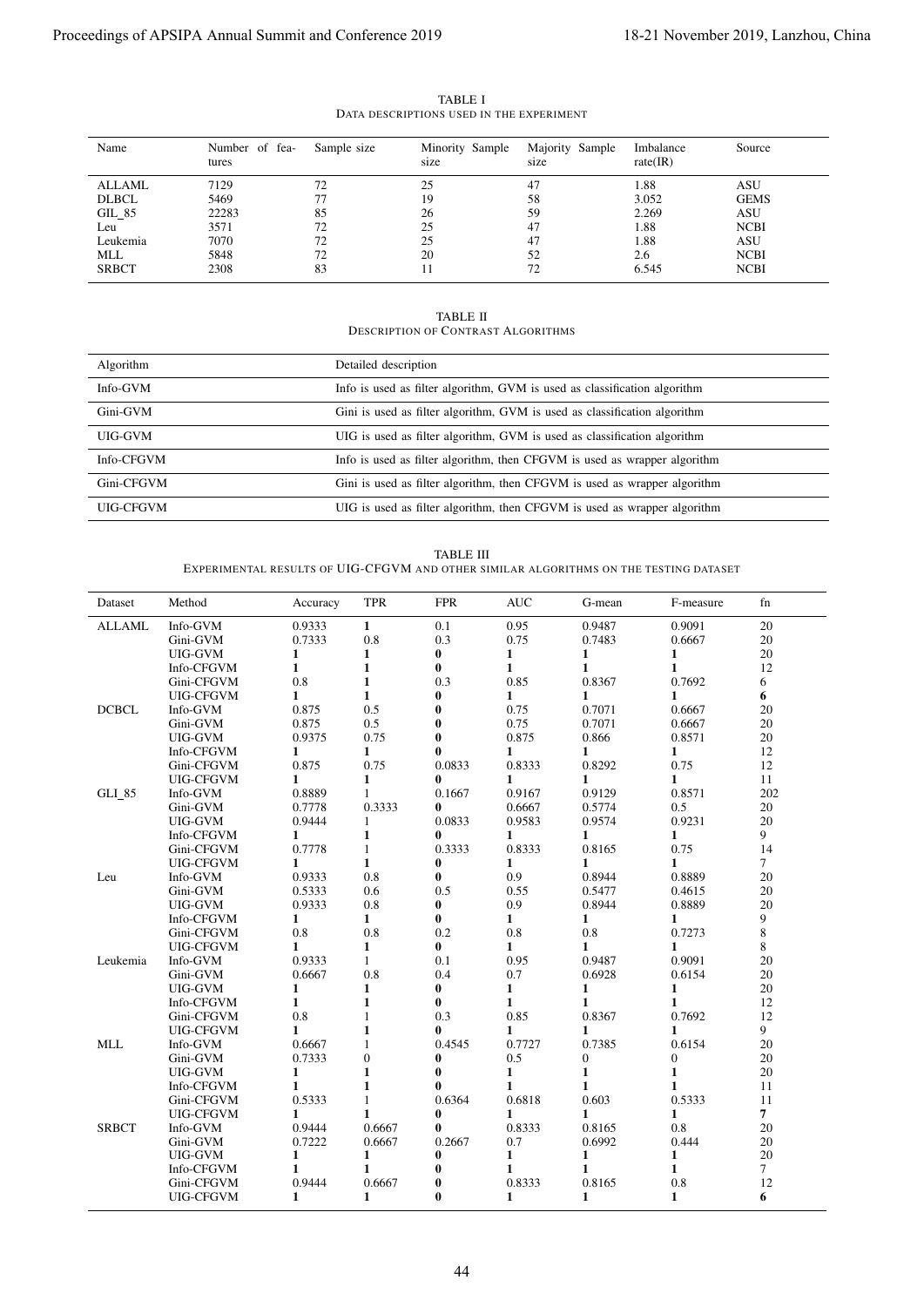*F P R*, *AUC*, *G*-*mean* and *F*-*measure* have good results, although from the *Accuracy*, *T P R*, *F P R*, *AUC*,*Gmean* values in dataset *ALLAML*, *Leukemia*, *MLL*, *SRBCT* are all 1, 1, 0, 1, 1, but the UIG-CFGVM needs fewer features than UIG-GVM, so its performance is better. This shows that CFGVM algorithm are better than single classification algorithm GVM in high-dimensional imbalanced small sample classification problem. It also shows that the performance of the proposed algorithm in this paper is the best in all algorithms. They can not only get the highest classification index, but also get the least number of features.

(2) Consider the results of different algorithms under the same Wrapper algorithm. In the case that the Wrapper algorithm is the same algorithm, using different Filter algorithm Info, Gini, UIG, the experimental results show that when the Filter is UIG , the classification performance is better than using the Filter is Info, Gini on 7 datasets. That is to say, UIG-GVM outperforms Info-GVM and Gini-GVM in terms of *Accuracy*, *T P R*, *F P R*, *AUC*, *G*-*mean* and *F*-*measure* on seven datasets. The imbalanced classfication performance of UIG-CFGVM is better than Info-CFGVM, Gini-CFGVM on *Accuracy*, *T P R*, *F P R*, *AUC*, *G*-*mean* and *F*-*measure* metrics on seven datasets. This shows that UIG combined with Wrapper algorithm has better classification performance than Info, Gini algorithm combined with Wrapper algorithm.

#### V. CONCLUSION

For the high-dimensional imbalanced small sample classification problem, due to the small number of highdimensional samples and the imbalance of data, it brings great difficulty to the classification task and it takes a long time to complete the training of the model. In order to overcome these problems, data preprocessing is an effective algorithm. As an important preprocessing technology, feature selection can not only delete redundant features to improve classification performance, but also help identify key features related to classification problems. Because each feature selection algorithm has its own advantages and disadvantages, the performance of filter feature selection and Wrapper feature selection can be further improved by combining the advantages of filter feature selection and Wrapper feature selection. Based on this, this paper proposes two hybrid Filter-Wrapper algorithms UIG-CFGVM. The proposed algorithm first solve the highdimensional problem by the Filter method, and then solve the imbalance problem and the over-fitting problem of the small sample through the Wrapper algorithm. The proposed algorithm is validated by experiments on seven different genetic data sets. The experimental results show that the proposed algorithm can improve the classification performance of high-dimensional imbalanced small sample classification problems. Compared with other seven similar algorithms, the proposed algorithm has better classification performance and requires fewer features. Proceeding of APSIPA Annual Summit and Conference 2019<br> *Proceedings of APSIPA Annual Summit and Annual Summit and Annual Summit and Annual Conference 2019, Lanzhou, China 45-21 November 2019, Lanzhou, China 45-21 Novembe* 

# ACKNOWLEDGEMENTS

This work was partially supported by National Natural Science Foundation of China under Grant No. 61402210, The Fundamental Research Funds for the Central Universities under Grant No. lzujbky-2018-k12, Ministry of Education - China Mobile Research Foundation under Grant No. MCM20170206, Major National Project of High Resolution Earth Observation System under Grant No. 30-Y20A34-9010-15/17, State Grid Corporation Science and Technology Project under Grant No. SG-GSKY00FJJS1800403 and No.522722160071, Program for New Century Excellent Talents in University under Grant No. NCET-12-0250, and Strategic Priority Research Program of the Chinese Academy of Sciences with Grant No. XDA03030100.

## **REFERENCES**

- [1] Hanaa Salem, Gamal Attiya, and Nawal El-Fishawy. Classification of human cancer diseases by gene expression profiles. *Applied Soft Computing*, 50:124– 134, 2017.
- [2] Thanh Nguyen, Abbas Khosravi, Douglas Creighton, and Saeid Nahavandi. Hidden markov models for cancer classification using gene expression profiles. *Information Sciences*, 316(C):293–307, 2015.
- [3] V. Boln-Canedo, N. Snchez-Maroo, A. Alonso-Betanzos, J. M. Bentez, and F. Herrera. A review of microarray datasets and applied feature selection methods. *Information Sciences An International Journal*, 282(5):111–135, 2014.
- [4] Avrim L. Blum and Pat Langley. Selection of relevant features and examples in machine learning. *Artificial Intelligence*, 97(12):245–271, 1997.
- [5] N. Hoque, H. A. Ahmed, D. K. Bhattacharyya, and J. K. Kalita. A fuzzy mutual information-based feature selection method for classification. *Fuzzy Information & Engineering*, 8(3):355–384, 2016.
- [6] Muhammad Summair Raza and Usman Qamar. An incremental dependency calculation technique for feature selection using rough sets. *Information Sciences*, 343-344:41–65, 2016.
- [7] Shun Guo, Donghui Guo, Lifei Chen, and Qingshan Jiang. A centroid-based gene selection method for microarray data classification. *Journal of Theoretical Biology*, 400:32–41, 2016.
- [8] Subhajit Kar, Kaushik Das Sharma, and Madhubanti Maitra. Gene selection from microarray gene expression data for classification of cancer subgroups employing pso and adaptive k-nearest neighborhood technique. *Expert Systems with Applications*, 42(1):612–627, 2015.
- [9] Beatriz A Garro, Katya Rodríguez, and Roberto A Vázquez. Classification of dna microarrays using artificial neural networks and abc algorithm. *Applied Soft Computing*, 38:548–560, 2016.
- [10] Hualong Yu, Guochang Gu, Haibo Liu, Jing Shen, and Jing Zhao. A modified ant colony optimization algorithm for tumor marker gene selection. *Genomics, proteomics & bioinformatics*, 7(4):200–208, 2009.
- [11] Yanqiu Wang, Xiaowen Chen, Wei Jiang, Li Li, Wei Li, Lei Yang, Mingzhi Liao, Baofeng Lian, Yingli Lv, Shiyuan Wang, et al. Predicting human microrna precursors based on an optimized feature